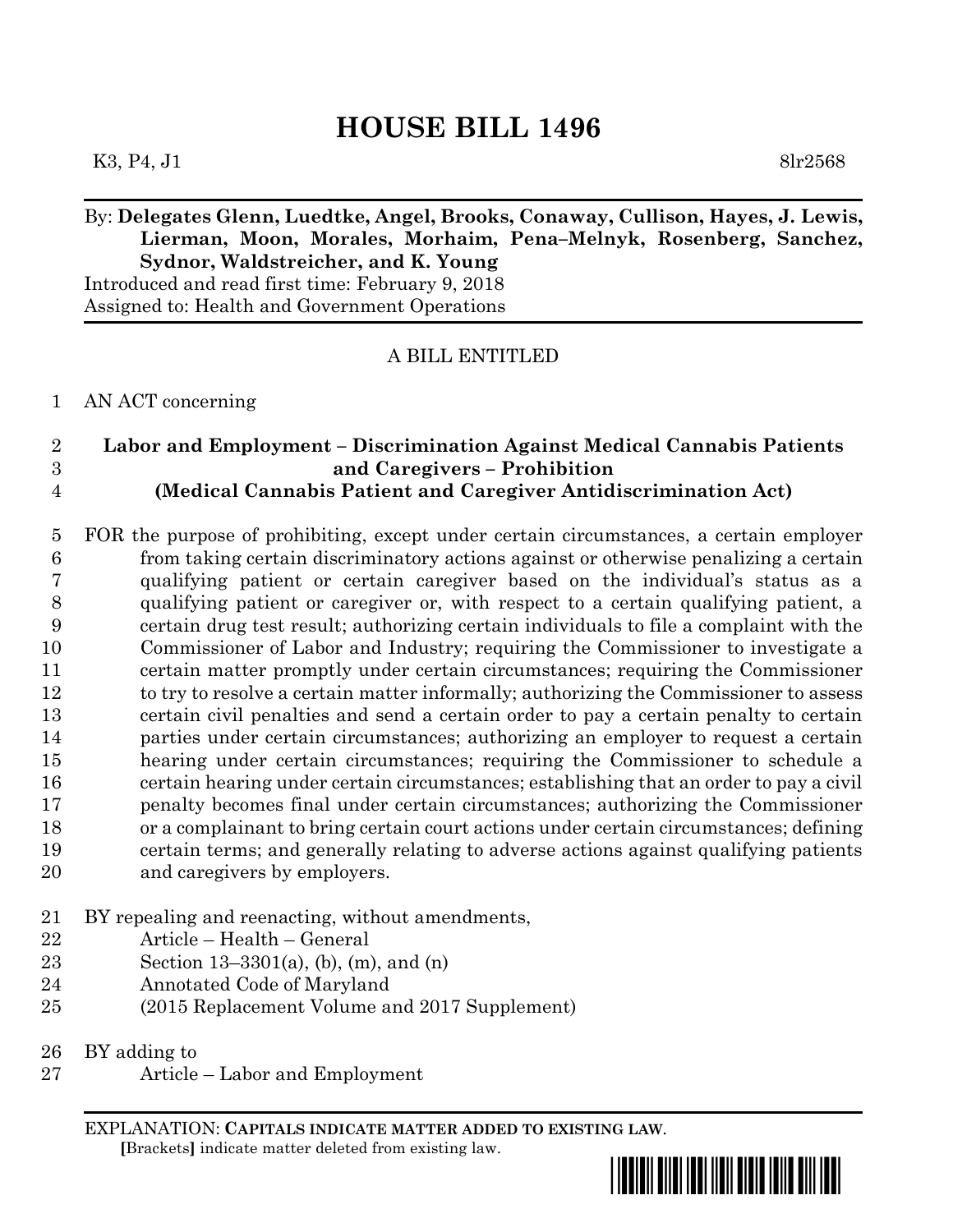## **HOUSE BILL 1496**

| $\mathbf{1}$<br>$\overline{\mathbf{2}}$<br>$\boldsymbol{3}$ | Section 3-715<br>Annotated Code of Maryland<br>(2016 Replacement Volume and 2017 Supplement)                                                                                                                                         |  |
|-------------------------------------------------------------|--------------------------------------------------------------------------------------------------------------------------------------------------------------------------------------------------------------------------------------|--|
| $\overline{4}$<br>5                                         | SECTION 1. BE IT ENACTED BY THE GENERAL ASSEMBLY OF MARYLAND,<br>That the Laws of Maryland read as follows:                                                                                                                          |  |
| $\boldsymbol{6}$                                            | Article - Health - General                                                                                                                                                                                                           |  |
| 7                                                           | $13 - 3301.$                                                                                                                                                                                                                         |  |
| 8                                                           | In this subtitle the following words have the meanings indicated.<br>(a)                                                                                                                                                             |  |
| 9                                                           | "Caregiver" means:<br>(b)                                                                                                                                                                                                            |  |
| 10<br>11                                                    | A person who has agreed to assist with a qualifying patient's medical<br>(1)<br>use of cannabis; and                                                                                                                                 |  |
| 12<br>13                                                    | (2)<br>For a qualifying patient under the age of 18 years, a parent or legal<br>guardian.                                                                                                                                            |  |
| 14                                                          | "Qualifying patient" means an individual who:<br>(m)                                                                                                                                                                                 |  |
| 15<br>16                                                    | Has been provided with a written certification by a certifying provider<br>(1)<br>in accordance with a bona fide provider-patient relationship; and                                                                                  |  |
| 17                                                          | (2)<br>If under the age of 18 years, has a caregiver.                                                                                                                                                                                |  |
| 18                                                          | "Written certification" means a certification that:<br>(n)                                                                                                                                                                           |  |
| 19<br>20                                                    | Is issued by a certifying provider to a qualifying patient with whom the<br>(1)<br>provider has a bona fide provider-patient relationship; and                                                                                       |  |
| 21<br>22<br>$23\,$                                          | Includes a written statement certifying that, in the provider's<br>(2)<br>professional opinion, after having completed an assessment of the patient's medical history<br>and current medical condition, the patient has a condition: |  |
| 24<br>$25\,$                                                | That meets the inclusion criteria and does not meet the exclusion<br>(i)<br>criteria of the certifying provider's application; and                                                                                                   |  |
| $26\,$<br>$27\,$                                            | For which the potential benefits of the medical use of cannabis<br>(ii)<br>would likely outweigh the health risks for the patient; and                                                                                               |  |
| 28<br>29                                                    | May include a written statement certifying that, in the provider's<br>(3)<br>professional opinion, a 30-day supply of medical cannabis would be inadequate to meet the                                                               |  |

medical needs of the qualifying patient.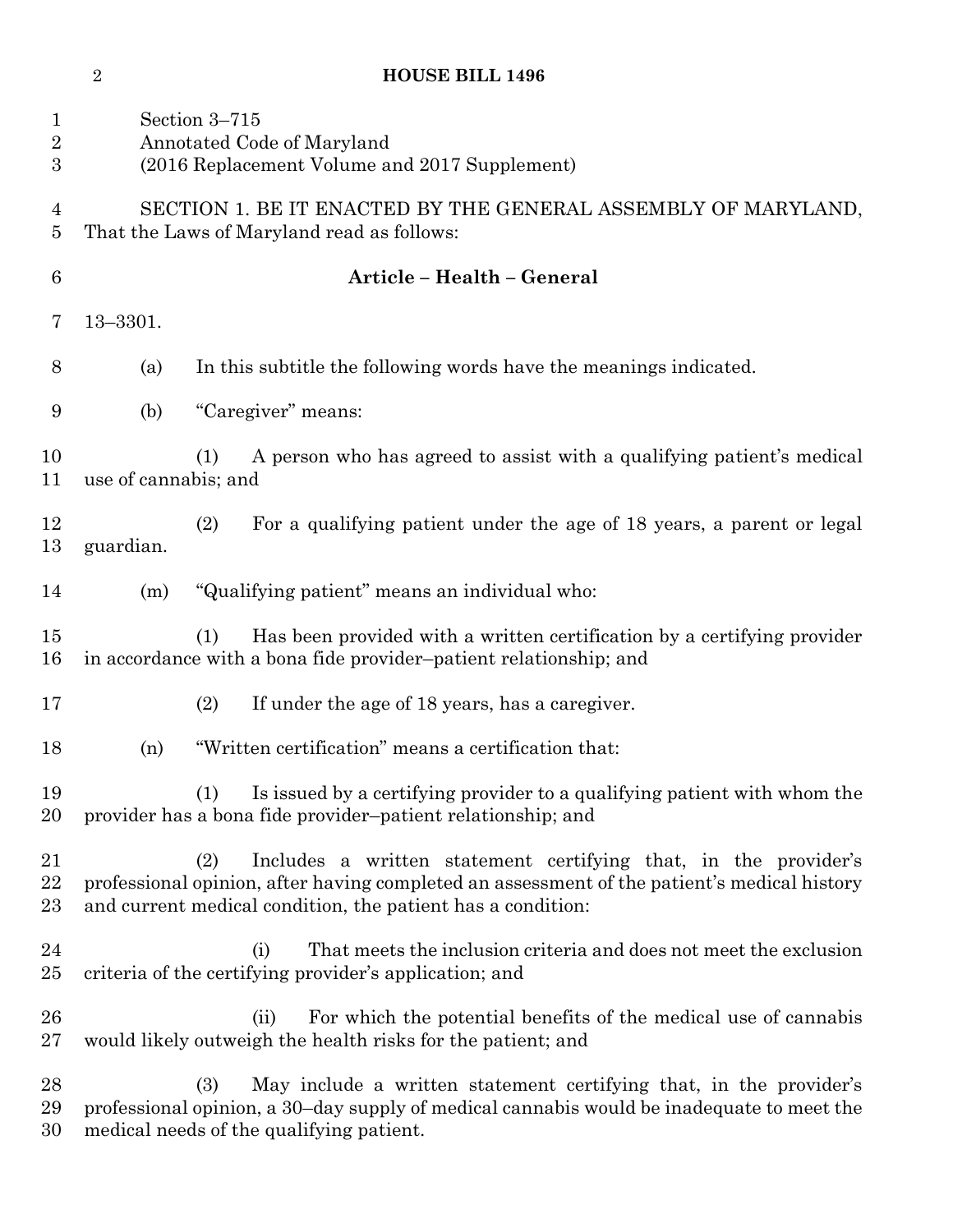## **HOUSE BILL 1496** 3

| $\mathbf{1}$                 | <b>Article - Labor and Employment</b>                                                                                                                                                                                                          |
|------------------------------|------------------------------------------------------------------------------------------------------------------------------------------------------------------------------------------------------------------------------------------------|
| $\overline{2}$               | $3 - 715.$                                                                                                                                                                                                                                     |
| 3<br>4                       | (1)<br>IN THIS SECTION THE FOLLOWING WORDS HAVE THE MEANINGS<br>(A)<br>INDICATED.                                                                                                                                                              |
| $\overline{5}$               | "CAREGIVER" MEANS AN INDIVIDUAL WHO:<br>(2)                                                                                                                                                                                                    |
| $6\phantom{.}6$<br>7         | HAS AGREED TO ASSIST WITH A QUALIFYING PATIENT'S<br>(I)<br>MEDICAL USE OF CANNABIS; AND                                                                                                                                                        |
| 8<br>9<br>10                 | HAS BEEN ISSUED AN IDENTIFICATION CARD BY THE<br>(II)<br>NATALIE M. LAPRADE MEDICAL CANNABIS COMMISSION IN ACCORDANCE WITH §<br>13-3304 OF THE HEALTH - GENERAL ARTICLE.                                                                       |
| 11                           | (I) "EMPLOYER" MEANS:<br>(3)                                                                                                                                                                                                                   |
| 12<br>13                     | A PERSON ENGAGED IN A BUSINESS, AN INDUSTRY, A<br>1.<br>PROFESSION, A TRADE, OR ANY OTHER ENTERPRISE IN THE STATE; OR                                                                                                                          |
| 14                           | 2.<br>A UNIT OF STATE OR LOCAL GOVERNMENT.                                                                                                                                                                                                     |
| 15<br>16                     | (II) "EMPLOYER" INCLUDES AN AGENT, A REPRESENTATIVE,<br>AND A DESIGNEE OF THE EMPLOYER.                                                                                                                                                        |
| 17<br>18                     | "QUALIFYING PATIENT" HAS THE MEANING STATED IN §13-3301<br>(4)<br>OF THE HEALTH - GENERAL ARTICLE.                                                                                                                                             |
| 19<br>$20\,$<br>$21\,$       | (B)<br>THIS SECTION DOES NOT APPLY TO AN EMPLOYER IF COMPLYING WITH<br>THIS SECTION WOULD CAUSE THE EMPLOYER TO LOSE A MONETARY OR<br>LICENSING-RELATED BENEFIT UNDER FEDERAL OR STATE LAW.                                                    |
| 22<br>$23\,$<br>24<br>$25\,$ | AN EMPLOYER MAY NOT DISCRIMINATE AGAINST A QUALIFYING<br>(C)<br>PATIENT OR CAREGIVER IN HIRING, TERMINATION, OR IMPOSITION OF A TERM OR<br>CONDITION OF EMPLOYMENT OR OTHERWISE PENALIZE A QUALIFYING PATIENT OR<br><b>CAREGIVER BASED ON:</b> |
| 26<br>$27\,$                 | THE INDIVIDUAL'S STATUS AS A QUALIFYING PATIENT OR<br>(1)<br><b>CAREGIVER; OR</b>                                                                                                                                                              |
| 28<br>29<br>30               | A REGISTERED QUALIFYING PATIENT'S POSITIVE DRUG TEST FOR<br>(2)<br>CANNABIS COMPONENTS OR METABOLITES UNLESS THE QUALIFYING PATIENT<br>USED, POSSESSED, OR WAS IMPAIRED BY CANNABIS ON THE PREMISES OF THE                                     |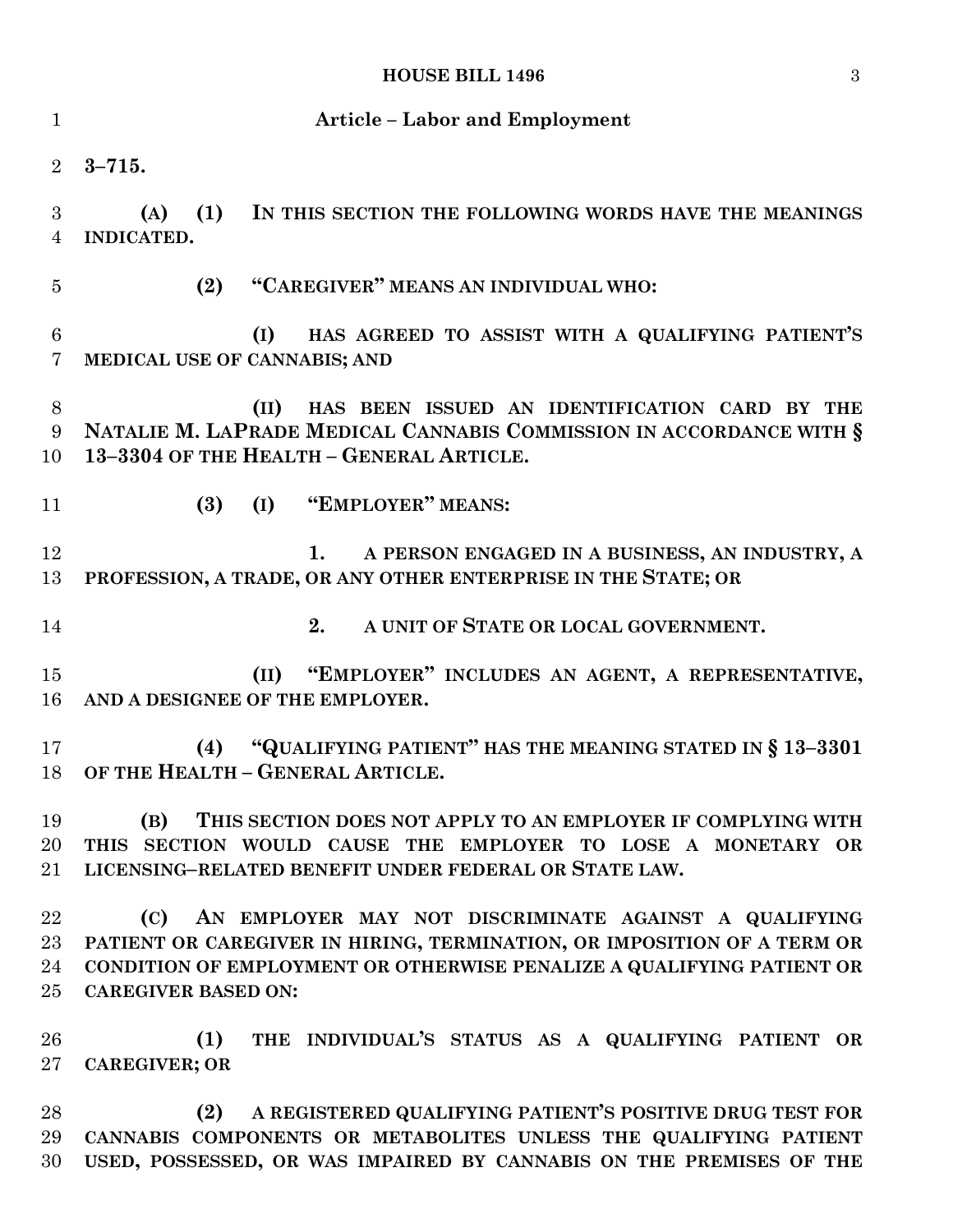| $\mathbf 1$                            | PLACE OF EMPLOYMENT OR DURING THE HOURS OF EMPLOYMENT.                                                                                                                                                                                                                                   |
|----------------------------------------|------------------------------------------------------------------------------------------------------------------------------------------------------------------------------------------------------------------------------------------------------------------------------------------|
| $\overline{2}$<br>3<br>$\overline{4}$  | (1) IF AN EMPLOYER VIOLATES SUBSECTION (C) OF THIS SECTION,<br>(D)<br>THE QUALIFYING PATIENT OR CAREGIVER MAY FILE A WRITTEN COMPLAINT WITH<br>THE COMMISSIONER.                                                                                                                         |
| $\overline{5}$<br>$6\phantom{.}6$<br>7 | IF THE COMMISSIONER RECEIVES A WRITTEN COMPLAINT UNDER<br>(2)<br>PARAGRAPH (1) OF THIS SUBSECTION, THE COMMISSIONER SHALL INVESTIGATE<br>THE MATTER PROMPTLY.                                                                                                                            |
| 8<br>9<br>10                           | IF THE COMMISSIONER DETERMINES THAT THE EMPLOYER HAS<br>(3)<br>VIOLATED SUBSECTION (C) OF THIS SECTION, THE COMMISSIONER SHALL TRY TO<br>RESOLVE THE MATTER INFORMALLY.                                                                                                                  |
| 11<br>12                               | (4)<br>IF THE COMMISSIONER IS UNABLE TO RESOLVE THE MATTER<br>INFORMALLY, THE COMMISSIONER MAY:                                                                                                                                                                                          |
| 13                                     | (I)<br>ASSESS A CIVIL PENALTY OF:                                                                                                                                                                                                                                                        |
| 14<br>15                               | UP TO \$500 FOR AN INITIAL VIOLATION OF<br>1.<br>SUBSECTION (C) OF THIS SECTION; OR                                                                                                                                                                                                      |
| 16<br>17                               | UP TO \$2,500 FOR A REPEAT VIOLATION<br>2.<br>OF<br>SUBSECTION (C) OF THIS SECTION; AND                                                                                                                                                                                                  |
| 18<br>19                               | SEND AN ORDER TO PAY THE CIVIL PENALTY TO THE<br>(II)<br><b>COMPLAINANT AND THE EMPLOYER.</b>                                                                                                                                                                                            |
| 20<br>21<br>22<br>23                   | (I)<br>WITHIN 30 DAYS AFTER AN EMPLOYER RECEIVES AN ORDER<br>(5)<br>TO PAY A CIVIL PENALTY UNDER PARAGRAPH (4) OF THIS SUBSECTION, THE<br>EMPLOYER MAY REQUEST A DE NOVO ADMINISTRATIVE HEARING, SUBJECT TO THE<br>REQUIREMENTS OF TITLE 10, SUBTITLE 2 OF THE STATE GOVERNMENT ARTICLE. |
| 24<br>25<br>26                         | ON RECEIPT OF A REQUEST FOR A HEARING UNDER<br>(II)<br>SUBPARAGRAPH (I) OF THIS PARAGRAPH, THE COMMISSIONER SHALL SCHEDULE A<br>HEARING.                                                                                                                                                 |
| $27\,$<br>28<br>29                     | (III) IF A HEARING IS NOT REQUESTED UNDER SUBPARAGRAPH<br>(I) OF THIS PARAGRAPH, THE ORDER TO PAY A CIVIL PENALTY BECOMES A FINAL<br>ORDER OF THE COMMISSIONER.                                                                                                                          |
| 30<br>31                               | (6)<br>IF AN EMPLOYER FAILS TO COMPLY WITH A FINAL ORDER TO PAY<br>A CIVIL PENALTY, THE COMMISSIONER OR THE COMPLAINANT MAY BRING AN                                                                                                                                                     |

**HOUSE BILL 1496**